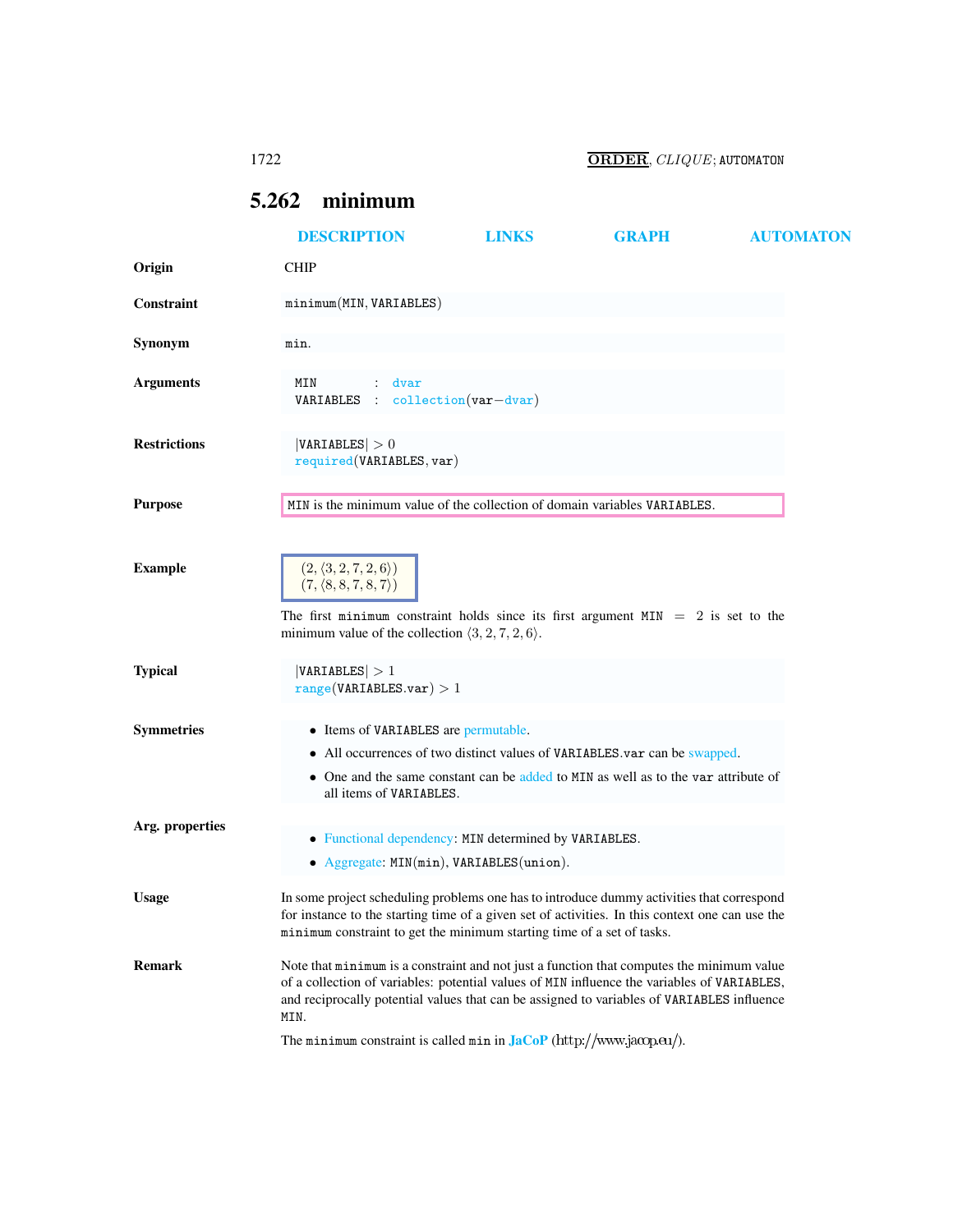## <sup>20000128</sup> 1723

Algorithm A filtering algorithm for the minimum constraint is described in [27].

The minimum constraint is entailed if all the following conditions hold:

- 1. MIN is fixed.
- 2. At least one variable of VARIABLES is assigned value MIN.
- 3. All variables of VARIABLES have their minimum value greater than or equal to value MIN.

## **Counting**

| Length $(n)$                                              |  |    |  |      |        |         |          |
|-----------------------------------------------------------|--|----|--|------|--------|---------|----------|
| Solutions                                                 |  | 64 |  | 7776 | 117649 | 2097152 | 43046721 |
| $N$ umbar of solutions for $\min$ in $\min$ domains $0$ m |  |    |  |      |        |         |          |

Number of solutions for minimum: domains  $0..n$ 



## Solution density for minimum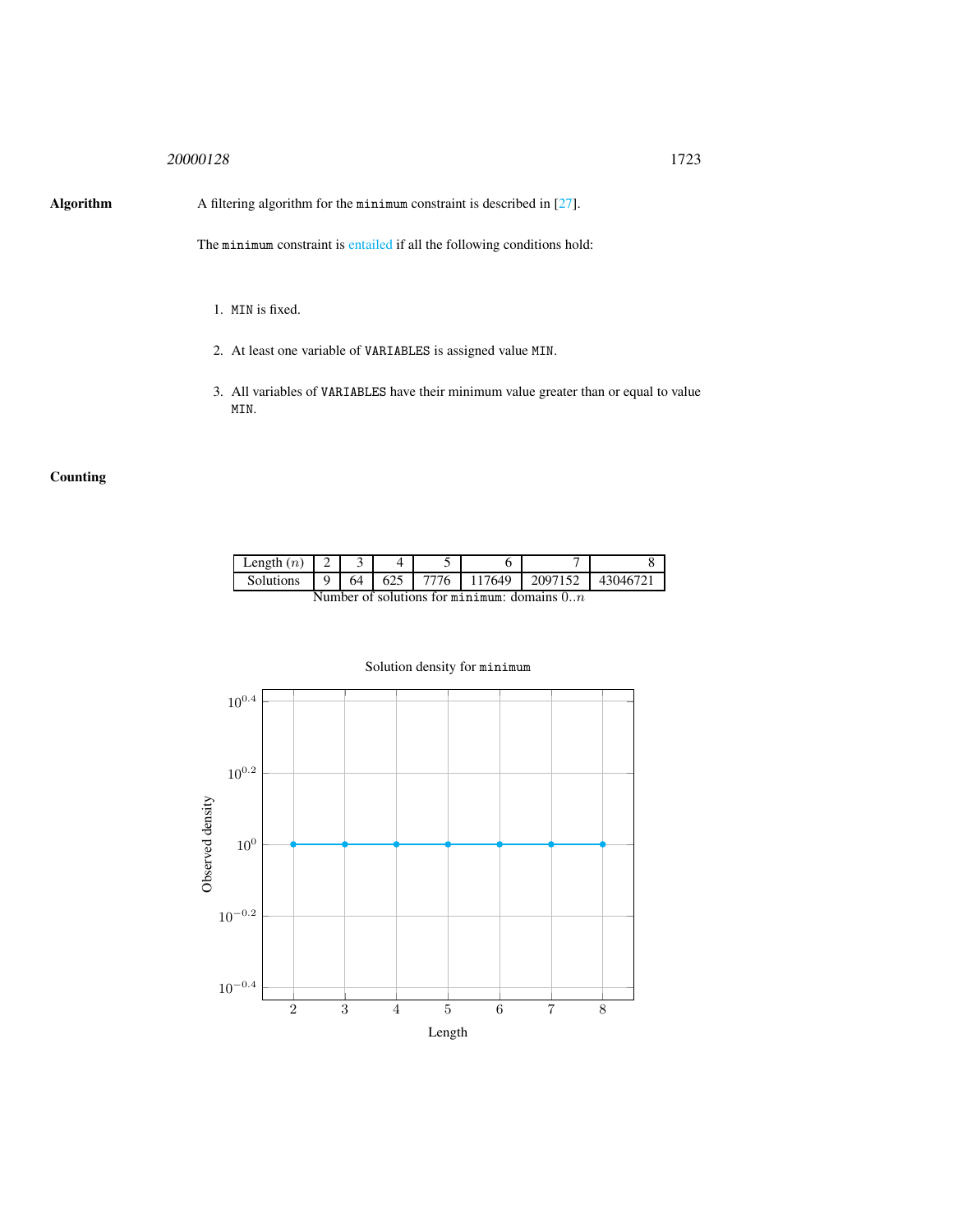

| Length $(n)$       |                | ◠                        | 3  | 4   | 5    | 6      |         | 8        |
|--------------------|----------------|--------------------------|----|-----|------|--------|---------|----------|
| Total              |                | 9                        | 64 | 625 | 7776 | 117649 | 2097152 | 43046721 |
| Parameter<br>value | $\theta$       | 5                        | 37 | 369 | 4651 | 70993  | 1273609 | 26269505 |
|                    |                | 3                        | 19 | 175 | 2101 | 31031  | 543607  | 11012415 |
|                    | $\overline{c}$ |                          | 7  | 65  | 781  | 11529  | 201811  | 4085185  |
|                    | 3              |                          |    | 15  | 211  | 3367   | 61741   | 1288991  |
|                    | 4              | $\overline{\phantom{0}}$ |    |     | 31   | 665    | 14197   | 325089   |
|                    |                |                          |    | -   |      | 63     | 2059    | 58975    |
|                    | 6              |                          |    |     |      |        | 127     | 6305     |
|                    |                |                          |    | -   |      | -      |         | 255      |
|                    | 8              |                          |    | -   |      | -      |         |          |

Solution count for minimum: domains  $0..n$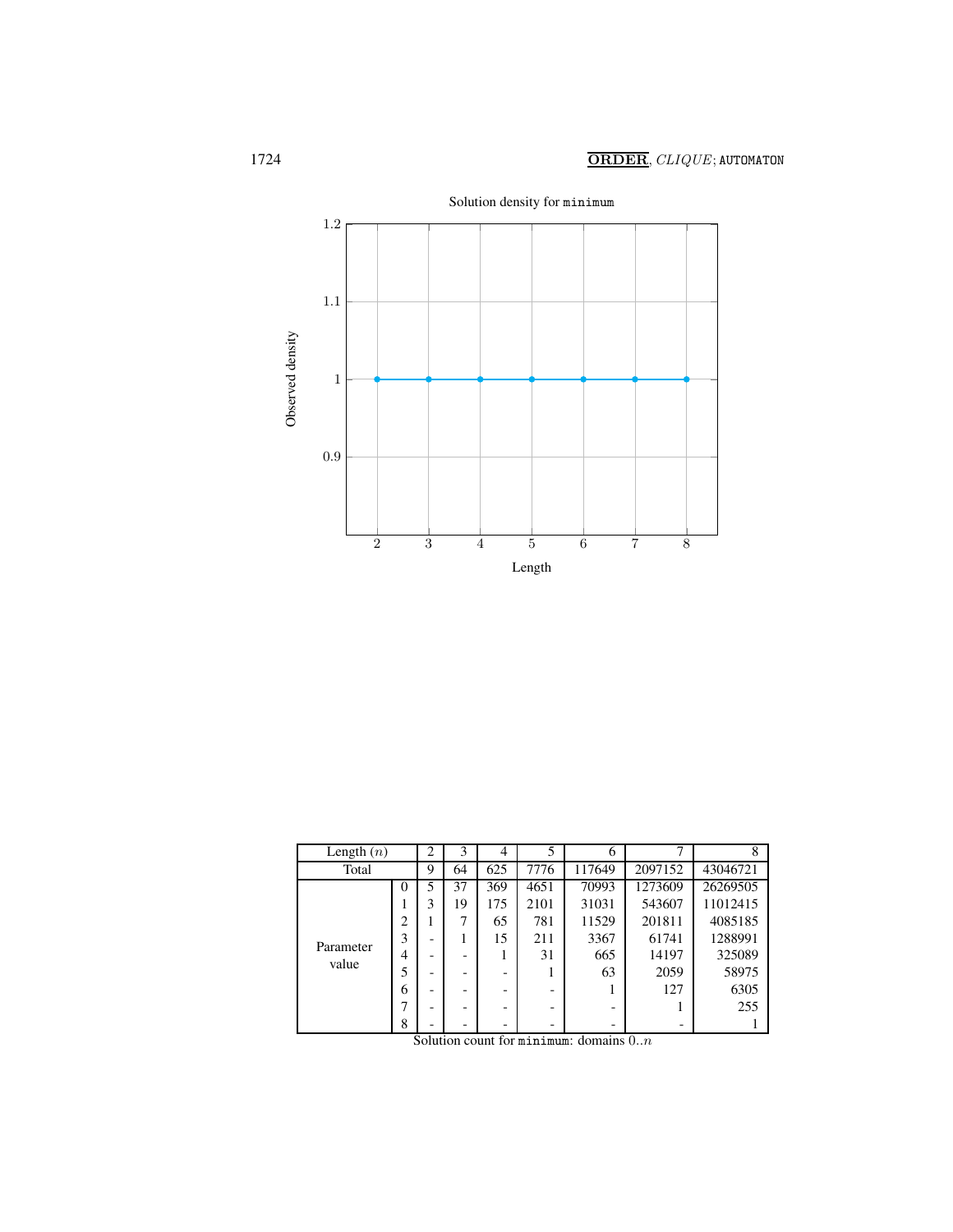



Systems [min](http://www.emn.fr/z-info/choco-solver/tex/documentation/choco-doc.pdf) in [Choco](http://choco.emn.fr/), [min](http://www.gecode.org/doc/3.7.0/reference/group__TaskModelIntArith.html) in [Gecode](http://www.gecode.org/), [min](http://jacopapi.osolpro.com/JaCoP/constraints/Min.html) in [JaCoP](http://www.jacop.eu/), [minimum](http://www.g12.cs.mu.oz.au/minizinc/downloads/doc-1.4/mzn-globals.html#minimum) in [MiniZinc](http://www.g12.cs.mu.oz.au/minizinc/), [minimum](http://www.sics.se/sicstus/docs/latest4/html/sicstus.html/Arithmetic-Constraints.html) in [SICStus](http://www.sics.se/sicstus/).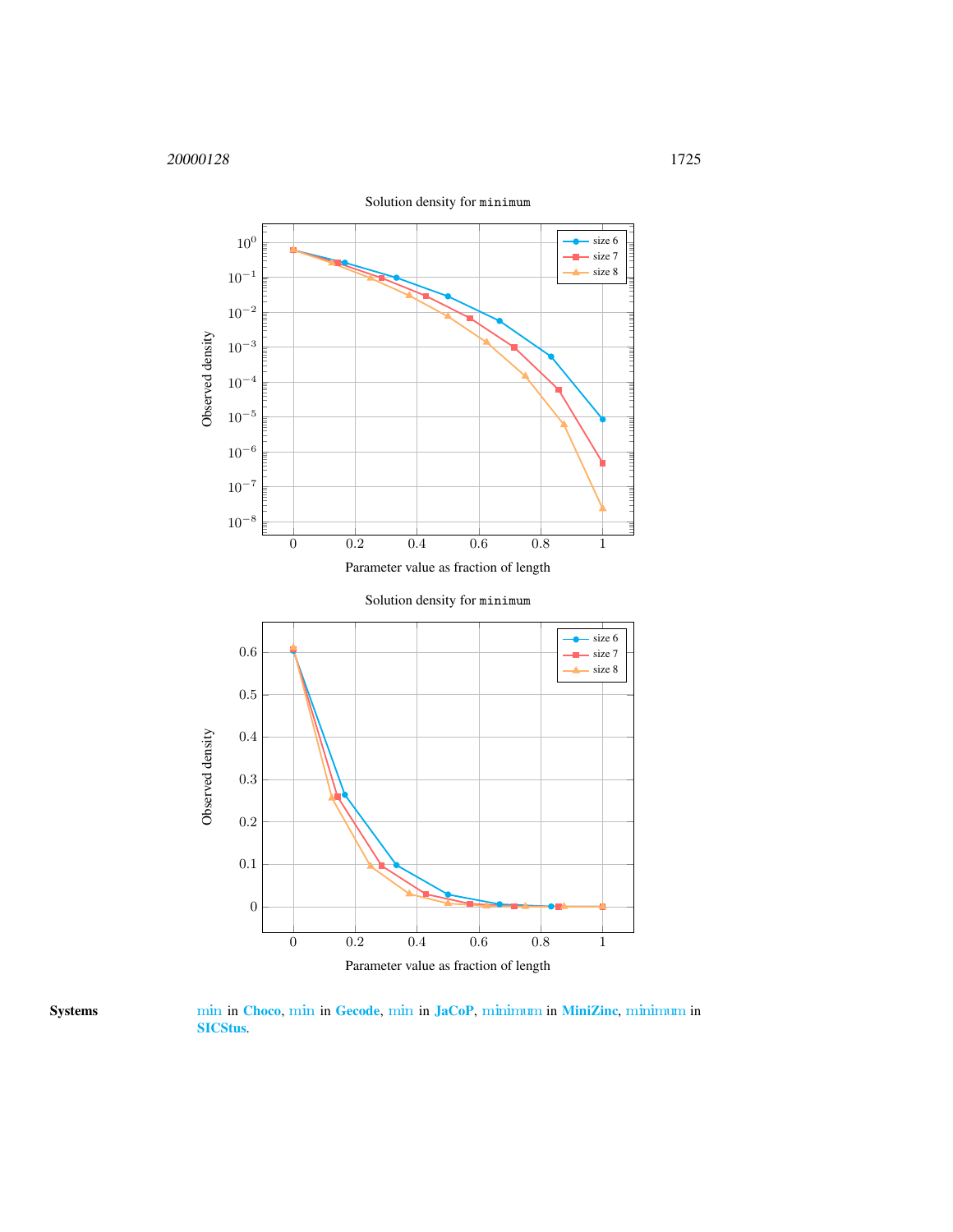<span id="page-4-0"></span>

| <b>Used in</b>     | minimum_greater_than, next_element, next_greater_element.                                                                                    |  |  |  |  |  |  |  |
|--------------------|----------------------------------------------------------------------------------------------------------------------------------------------|--|--|--|--|--|--|--|
| See also           | common keyword: maximum (order constraint).                                                                                                  |  |  |  |  |  |  |  |
|                    | comparison swapped: maximum.                                                                                                                 |  |  |  |  |  |  |  |
|                    | generalisation: minimum_modulo (variable replaced by variable mod constant).                                                                 |  |  |  |  |  |  |  |
|                    | implied by: and.                                                                                                                             |  |  |  |  |  |  |  |
|                    | implies: between_min_max.in.                                                                                                                 |  |  |  |  |  |  |  |
|                    | soft variant: minimum_except_0 (value 0 is ignored), open_minimum (open constraint).                                                         |  |  |  |  |  |  |  |
|                    | specialisation: min_n (minimum or order n replaced by absolute minimum).                                                                     |  |  |  |  |  |  |  |
|                    | uses in its reformulation: cycle.                                                                                                            |  |  |  |  |  |  |  |
| <b>Keywords</b>    | characteristic of a constraint:<br>minimum.<br>maxint.<br>automaton.<br>automaton without counters, reified automaton constraint.            |  |  |  |  |  |  |  |
|                    | constraint arguments: reverse of a constraint, pure functional dependency.                                                                   |  |  |  |  |  |  |  |
|                    | constraint network structure: centered $cyclic(1)$ constraint network $(1)$ .                                                                |  |  |  |  |  |  |  |
|                    | constraint type: order constraint.                                                                                                           |  |  |  |  |  |  |  |
|                    | <b>filtering:</b> glue matrix, arc-consistency, entailment.                                                                                  |  |  |  |  |  |  |  |
|                    | modelling: functional dependency.                                                                                                            |  |  |  |  |  |  |  |
| Cond. implications | minimum(MIN, VARIABLES)<br>with $first(VARIABLES.var) > MIN$<br>and $last(VARIABLES.var) > MIN$<br>implies deepest_valley(DEPTH, VARIABLES). |  |  |  |  |  |  |  |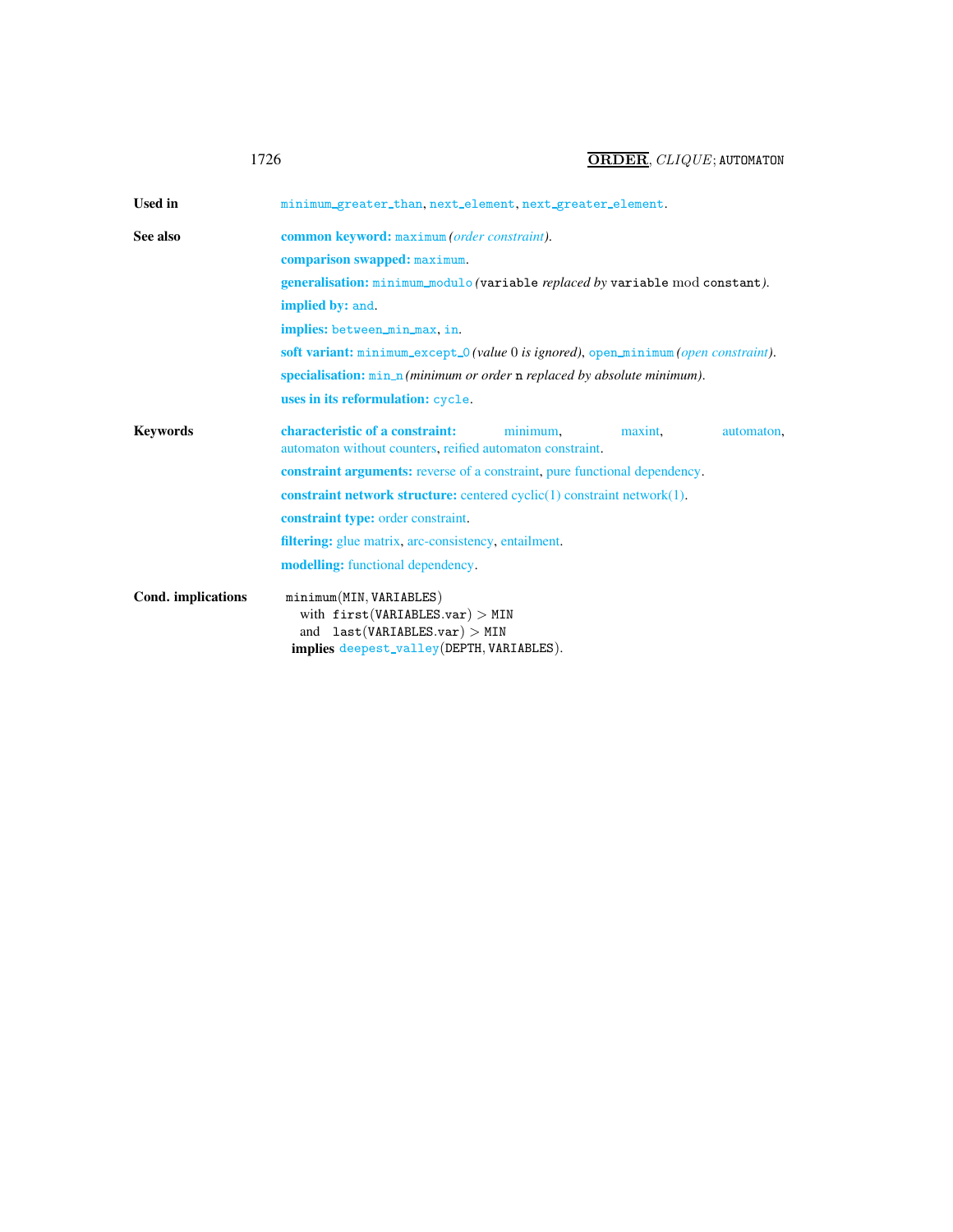<span id="page-5-0"></span><sup>20000128</sup> 1727

| Arc input(s)         | VARTABLES                                                           |
|----------------------|---------------------------------------------------------------------|
| Arc generator        | $CLIQUE \rightarrow$ collection(variables1, variables2)             |
| Arc arity            | 2                                                                   |
| Arc constraint $(s)$ | variables1.key = variables2.key,<br>variables1.var < variables2.var |
| Graph property(ies)  | $\mathbf{ORDER}(0, \texttt{MAXINT}, \texttt{var}) = \texttt{MIN}$   |
|                      |                                                                     |

Graph model The condition variables1.key = variables2.key holds if and only if variables1 and variables2 corresponds to the same vertex. It is used in order to enforce to keep all the vertices of the initial graph. ORDER(0, MAXINT, var) refers to the source vertices of the graph, i.e., those vertices that do not have any predecessor.

> Parts (A) and (B) of Figure [5.555](#page-5-1) respectively show the initial and final graph associated with the first example of the **Example** slot. Since we use the **ORDER** graph property, the vertices of rank 0 (without considering the loops) of the final graph are outlined with a thick circle.



<span id="page-5-1"></span>Figure 5.555: Initial and final graph of the minimum constraint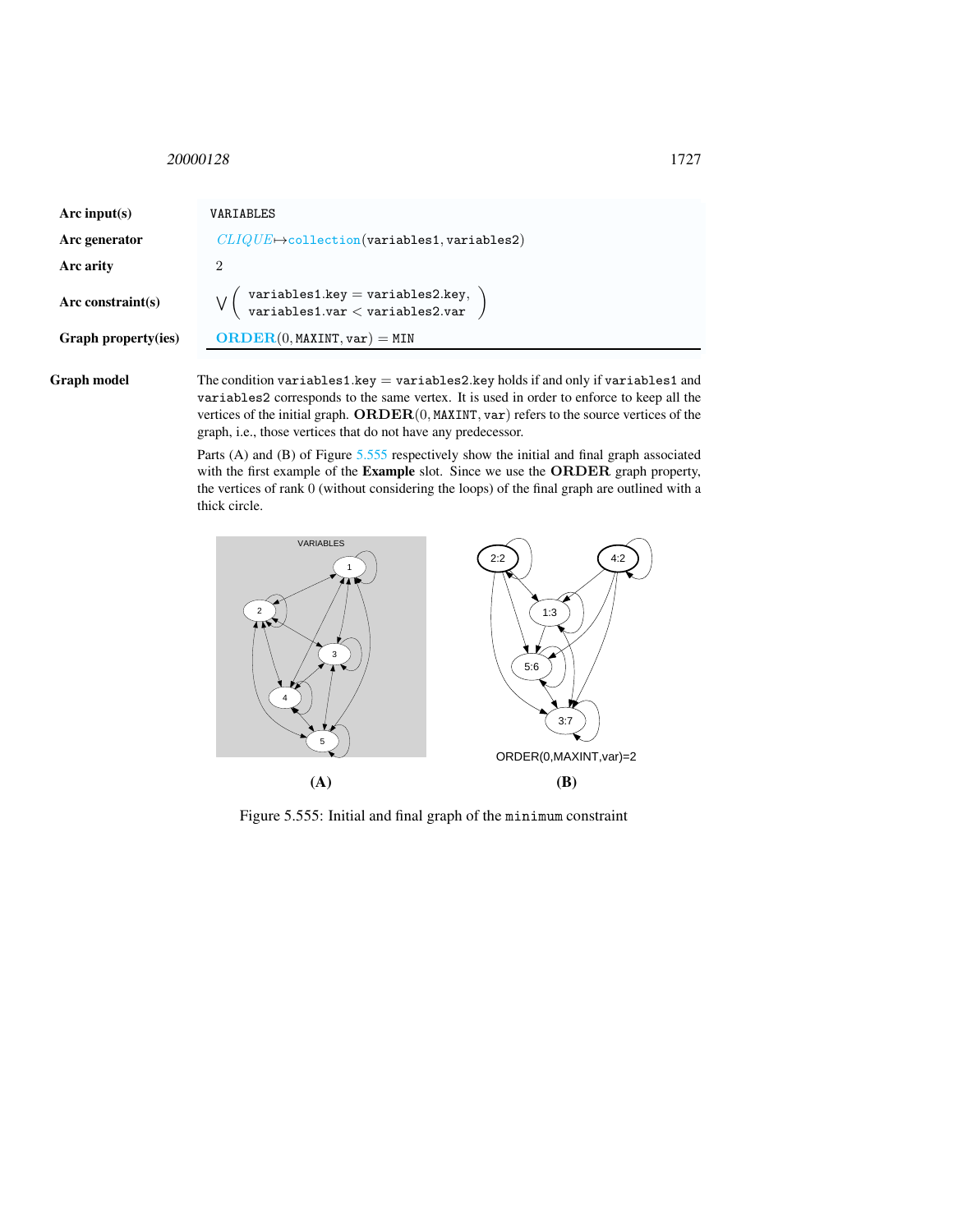Automaton Figure [5.556](#page-6-1) depicts a first counter free deterministic automaton associated with the minimum constraint. Let VAR<sub>i</sub> be the  $i^{th}$  variable of the VARIABLES collection. To each pair (MIN, VAR<sub>i</sub>) corresponds a signature variable  $S_i$  as well as the following signature constraint:  $(MIN < VAR_i \Leftrightarrow S_i = 0) \wedge (MIN = VAR_i \Leftrightarrow S_i = 1) \wedge (MIN > VAR_i \Leftrightarrow S_i = 2)$ .

<span id="page-6-0"></span>



<span id="page-6-1"></span>

Figure 5.557: Hypergraph of the reformulation corresponding to the automaton of the minimum constraint

<span id="page-6-2"></span>Figure [5.557](#page-6-2) depicts a second counter free non deterministic automaton associated with the minimum constraint, where the argument MIN is also part of the sequence passed to the automaton.

Figure [5.560](#page-7-0) depicts a third deterministic automaton with one counter associated with the minimum constraint, where the argument MIN is unified to the final value of the counter.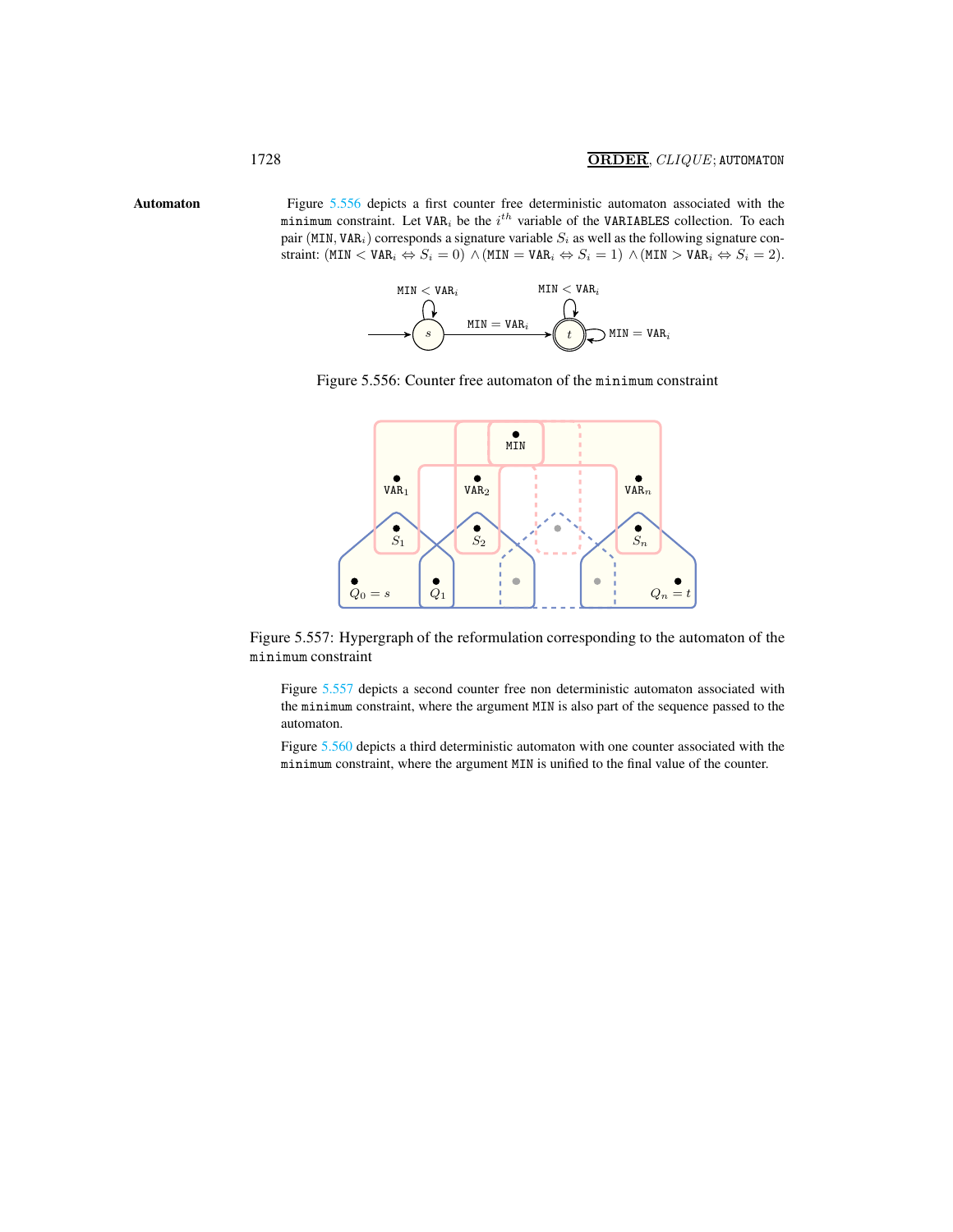

Figure 5.558: Counter free non deterministic automaton of the minimum(MIN, VARIABLES) constraint assuming that the union of the domain of the variables is the set  $\{1, 2, 3, 4\}$  and that the elements of VARIABLES are first passed to the automaton followed by MIN (state  $s_i$  means that no value strictly less than value  $i$  was found and that value  $i$  was already encountered at least once)



Figure 5.559: Hypergraph of the reformulation corresponding to the counter free non deterministic automaton of the minimum constraint



<span id="page-7-0"></span>Figure 5.560: Automaton (with one counter) of the minimum constraint and its glue matrix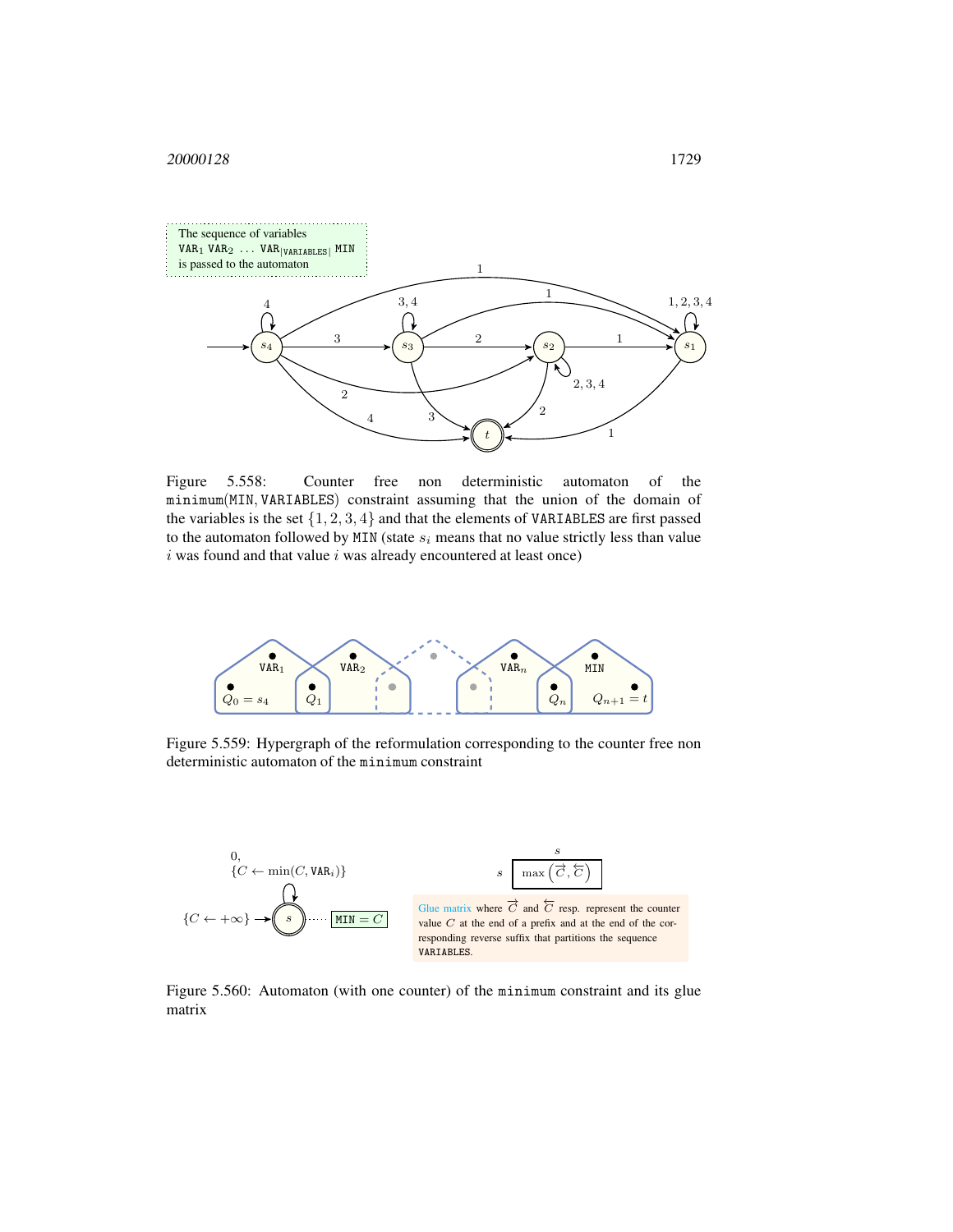

Figure 5.561: Hypergraph of the reformulation corresponding to the automaton (with one counter) of the minimum constraint: since all states variables  $Q_0, Q_1, \ldots, Q_n$  are fixed to the unique state  $s$  of the automaton, the transitions constraints share only the counter variable  $C$  and the constraint network is Berge-acyclic